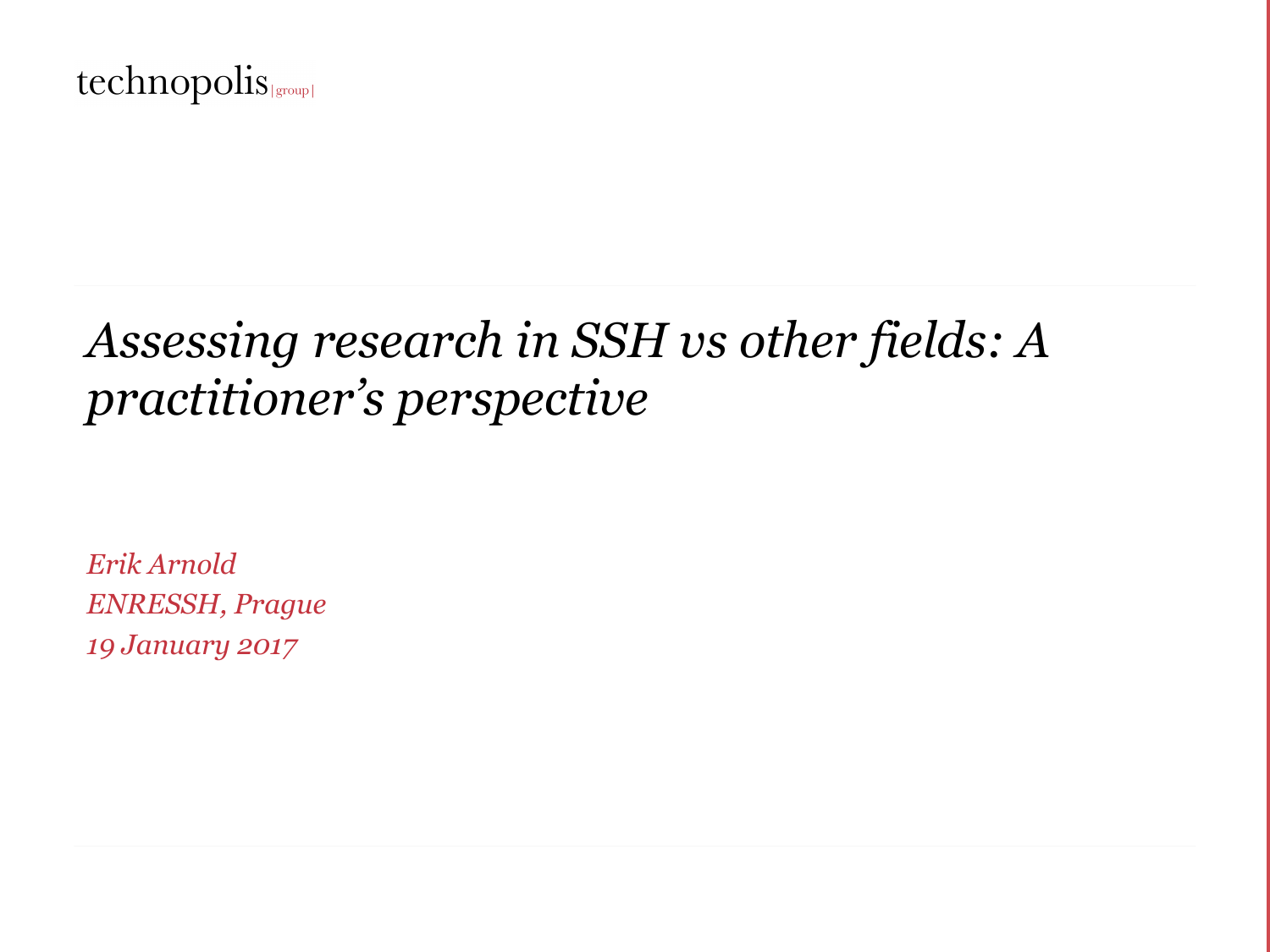# Who? Why?

- Me: from humanities to social science, and a life lived with the hard sciences
- Ex-SPRU, Booz.Allen & Hamilton and a quarter of a century of Technopolis
- Technopolis: 120 people, 8 countries, primarily research and innovation policy and evaluation
- Strong fan of mixed methods that include use of peer review
- SSH: traditionally evaluated, if at all, via peer review, but increasingly being pushed into evaluation systems intended to cover all disciplines
- Discussion here is based on RAEs in Latvia and Lithuania and field evaluations in Norway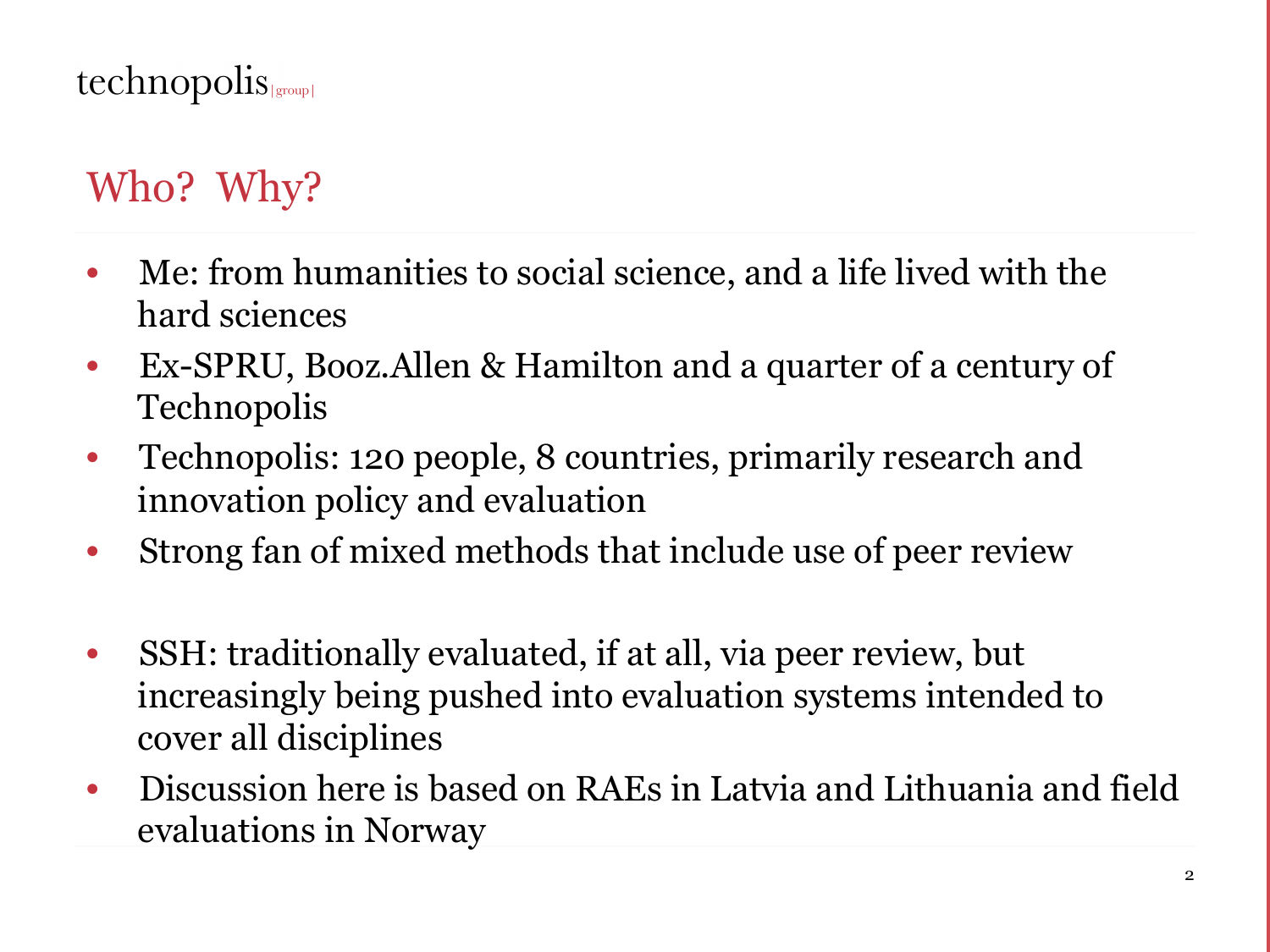# Why is ex post evaluation in SSH now problematised?

- Intensified interest in accountability, ultimately stemming from the change in the research-society 'contract' staring in the 60s
- Correspondingly, growing interest in value for taxpayers' money and the need to justify SSH activities compared with science and technology
- Globalised competition among universities and growth of institutional ranking systems
- Growth of national research assessment and performance-based funding systems
- De-fragmentation of research in science and technology focuses attention on the structure of the research enterprise also in SSH
- Efficiency and comparability: desire to reduce the extent to which SSH is a 'special case' in evaluation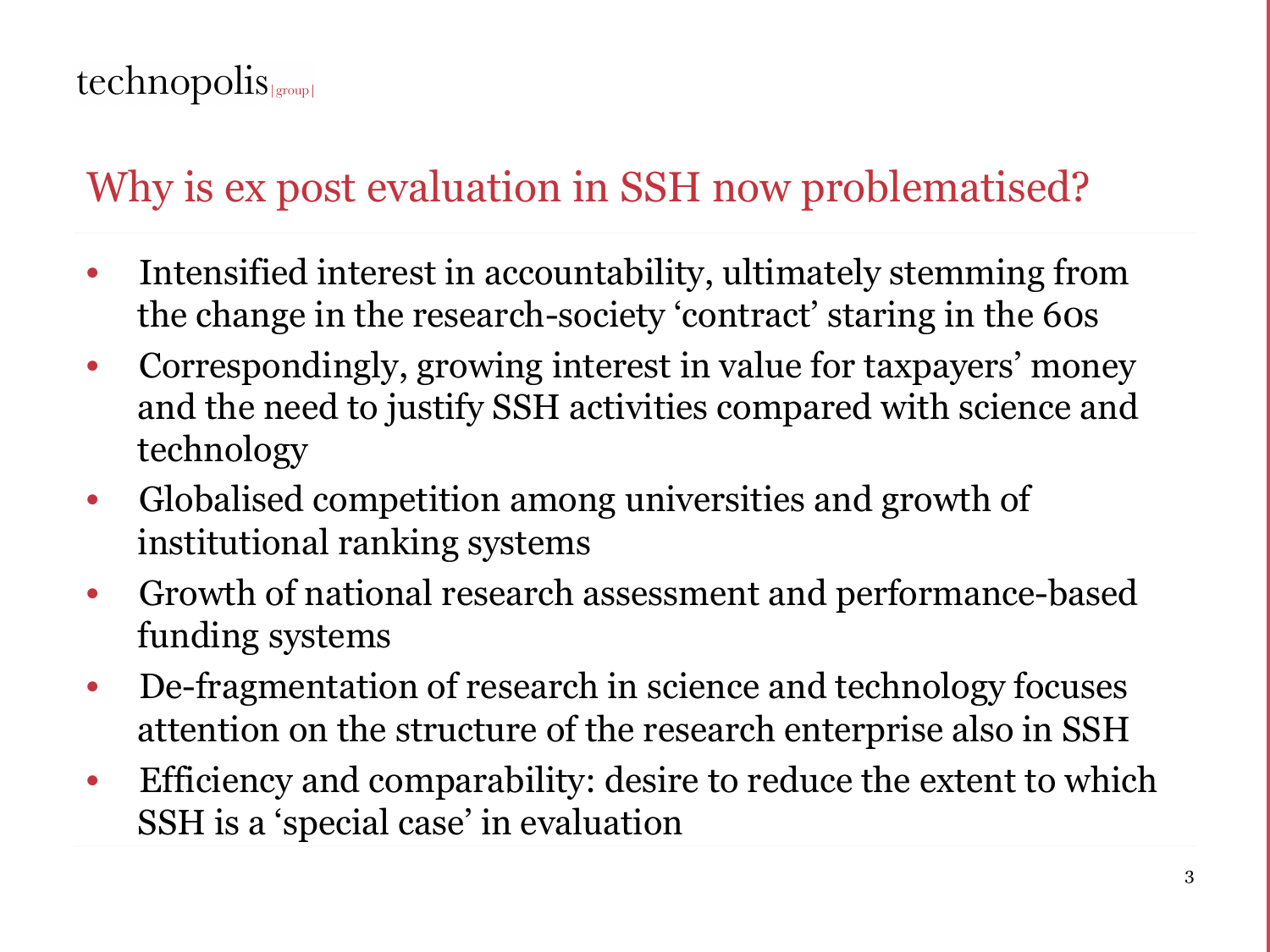$technopolis_{|group|}$ 

## The changing agenda in performance-based research funding systems (PRFS)

- A PRFS is a two-part machine
	- *An assessment or evaluation process*
	- *A funding formula that uses the assessment as a guide to allocating institutional funding for research*
- More or less three generations of PRFS. The first two are only concerned with scholarly performance
	- *First generation: peer review (1986 on … )*
	- *Second generation: metrics (about 2000 on …)*
	- *Third generation: superposition of innovation and impact issues in the assessment process (about 2005 on …)*
- All PRFS have to cope with inter-field differences
	- *Which metrics systems do clunkily, with numbers, which have notorious imperfections and are less available in SSH*
	- *Which peer review systems do fairly easily, though they have to live with the well known problems of peer review*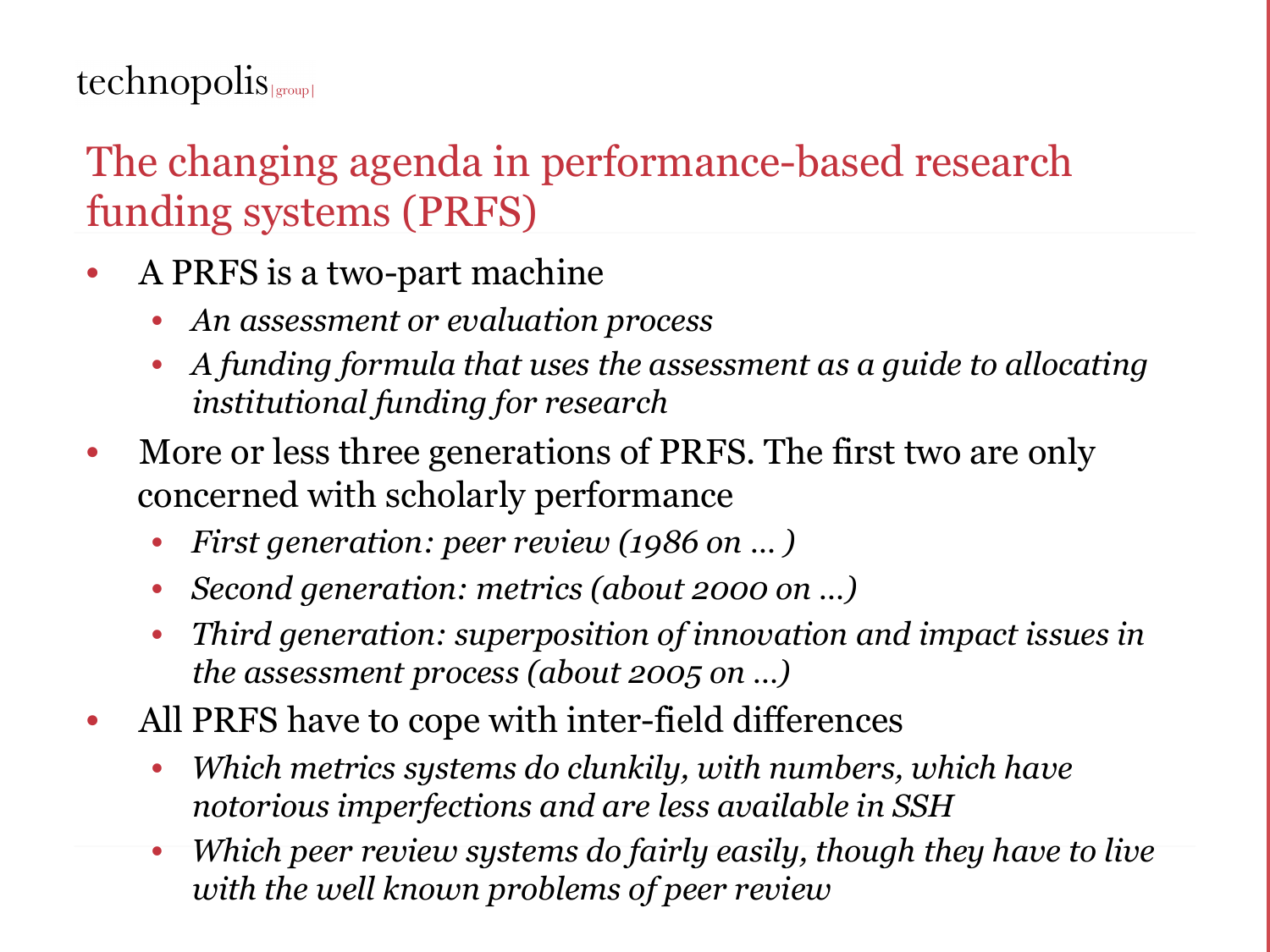## Liv Langfeldt on bias in peer review

- Selection of panel in/excludes 'schools' of thought
- Time limits set by the organisers affect outcomes
- Tacit negotiations and compromises affect decisions disagreements among peers get swept under the carpet
- Those who feel they have less knowledge rate more positively
- Division of labour within panels means some judgements are made by individuals, not the full panel

Liv Langfeld (2004) "Expert panels evaluating research: decision-making and sources of bias," *Research Evaluation*,  $13(1)$ ,  $pp51-62$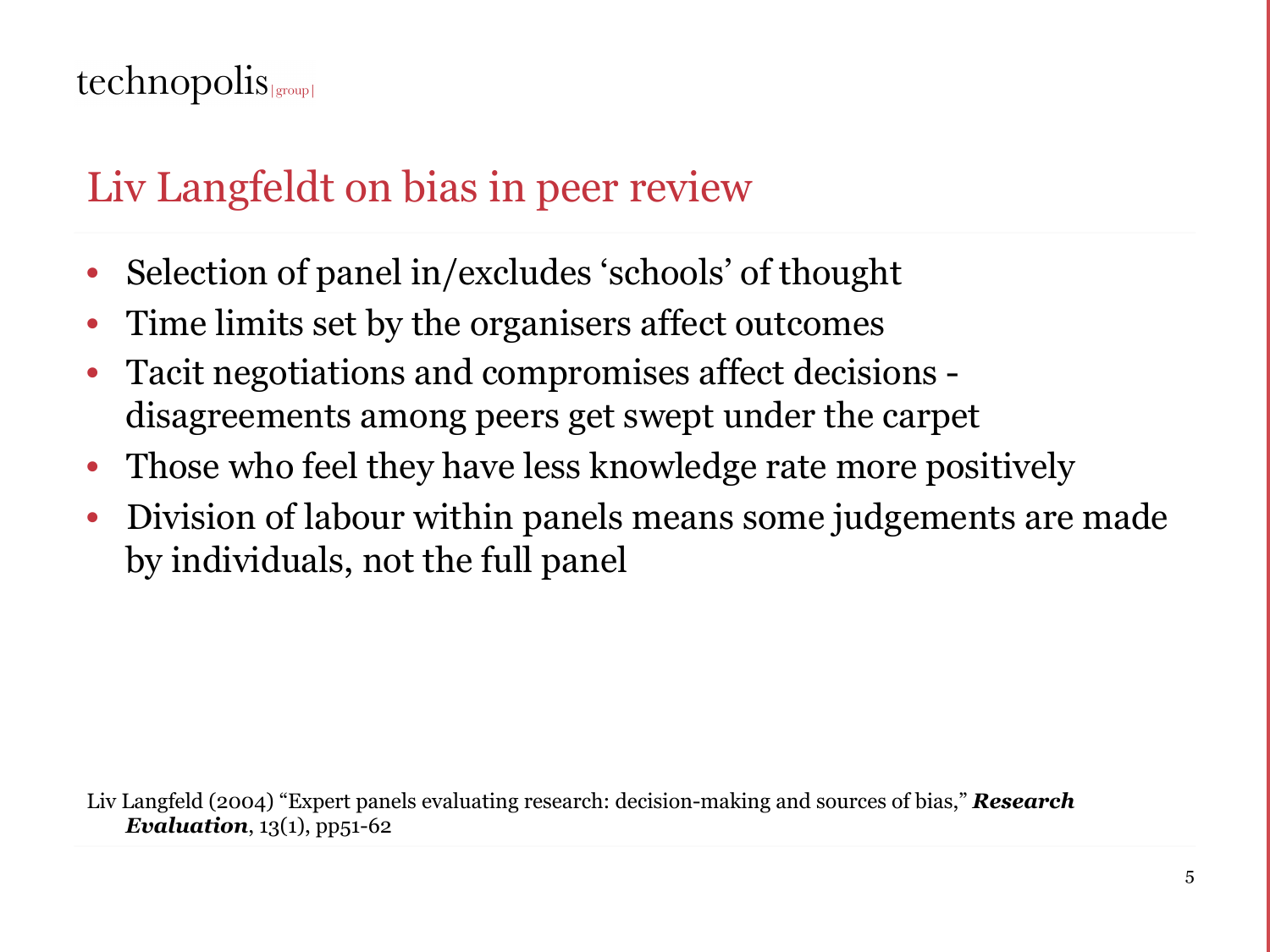## technopolis

## Why countries say they use Performance-Based Research Funding Systems

- To enhance the quality of research and the country's research competitiveness
- To steer behaviour in order to tackle specific failures in the research system
- To strengthen accountability
- To provide strategic information for research strategy at institutional and/or national level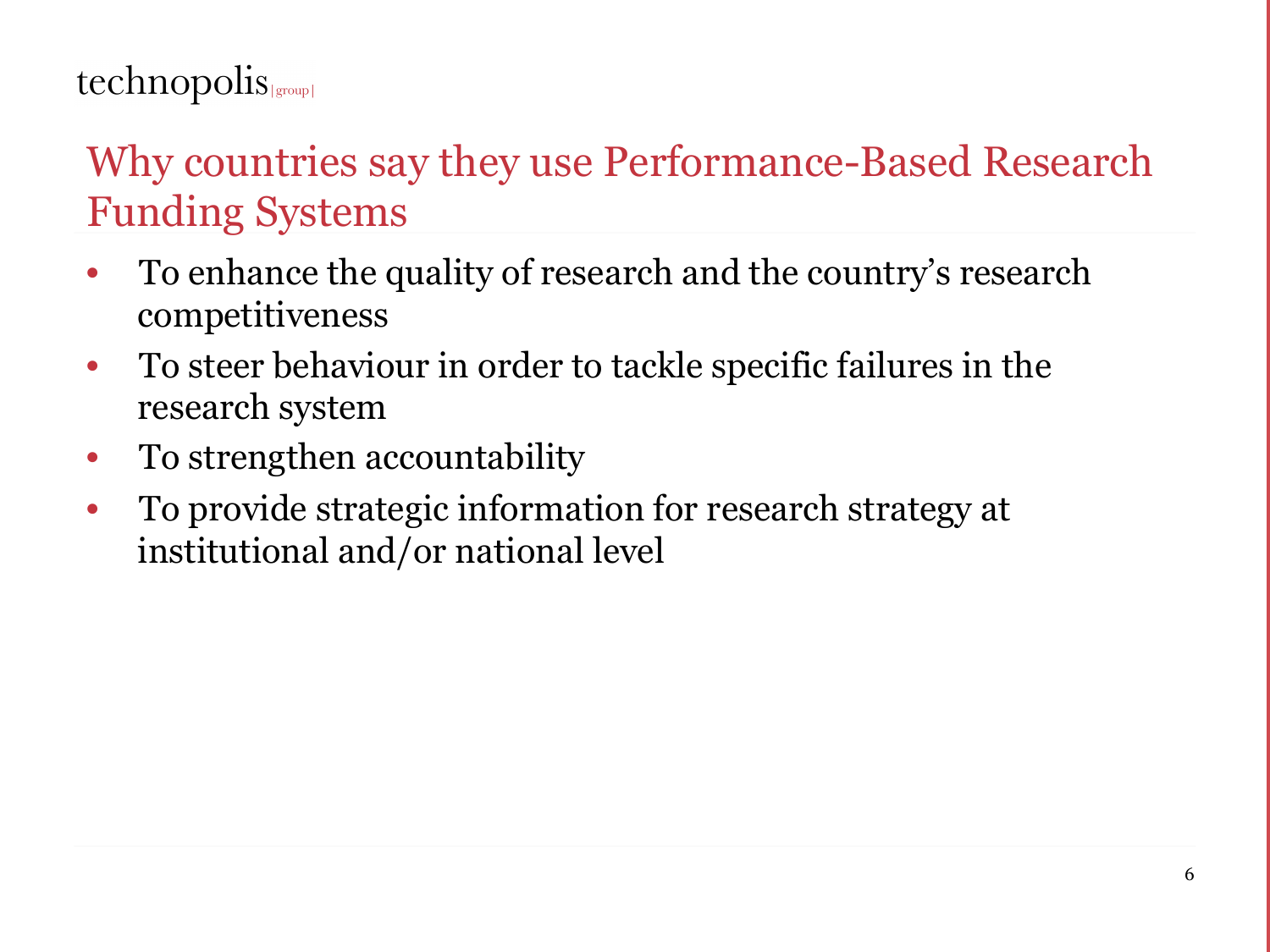In principle a full research assessment system can give us a lot of strategic intelligence

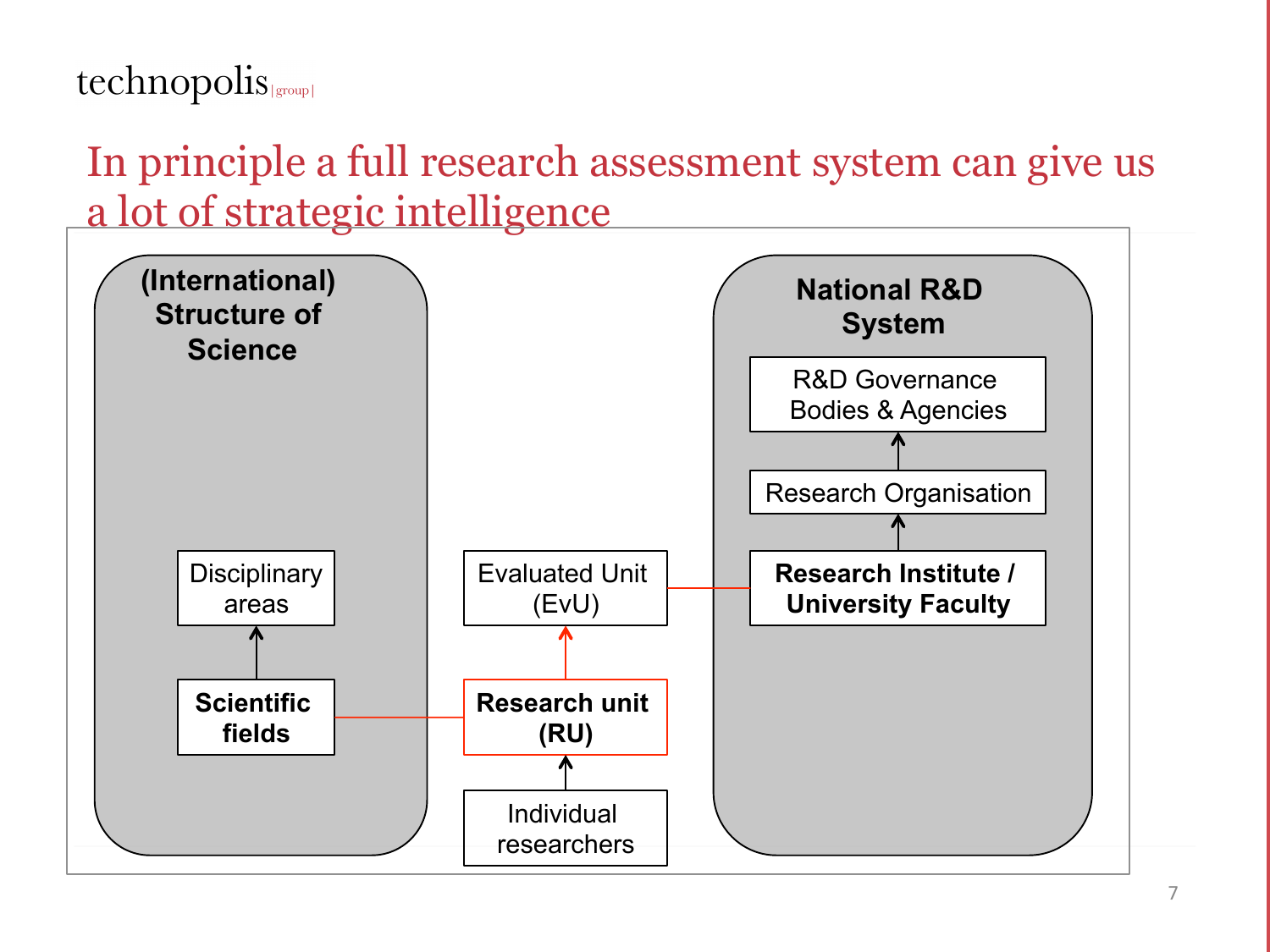## $technopolis_{|group|}$

## Objectives of the Latvian Research Assessment Exercise (RAE)

- The **overall objective** of the assessment of the research performance of Latvian scientific institutions/structural units is
	- *To provide the Latvian public, policy-makers and decision-makers and the academic community with the most objective picture possible of the excellence and competitiveness of Latvian science in comparison with the global practice in the respective area of science*
- The assessment will produce analytical material that will describe the scientific excellence and competitiveness of Latvian science and the capacity of its scientific institutions. This material will
	- Provide evidence for science policy making at different of levels
	- Enable the scientific institutions involved in the process to improve their operations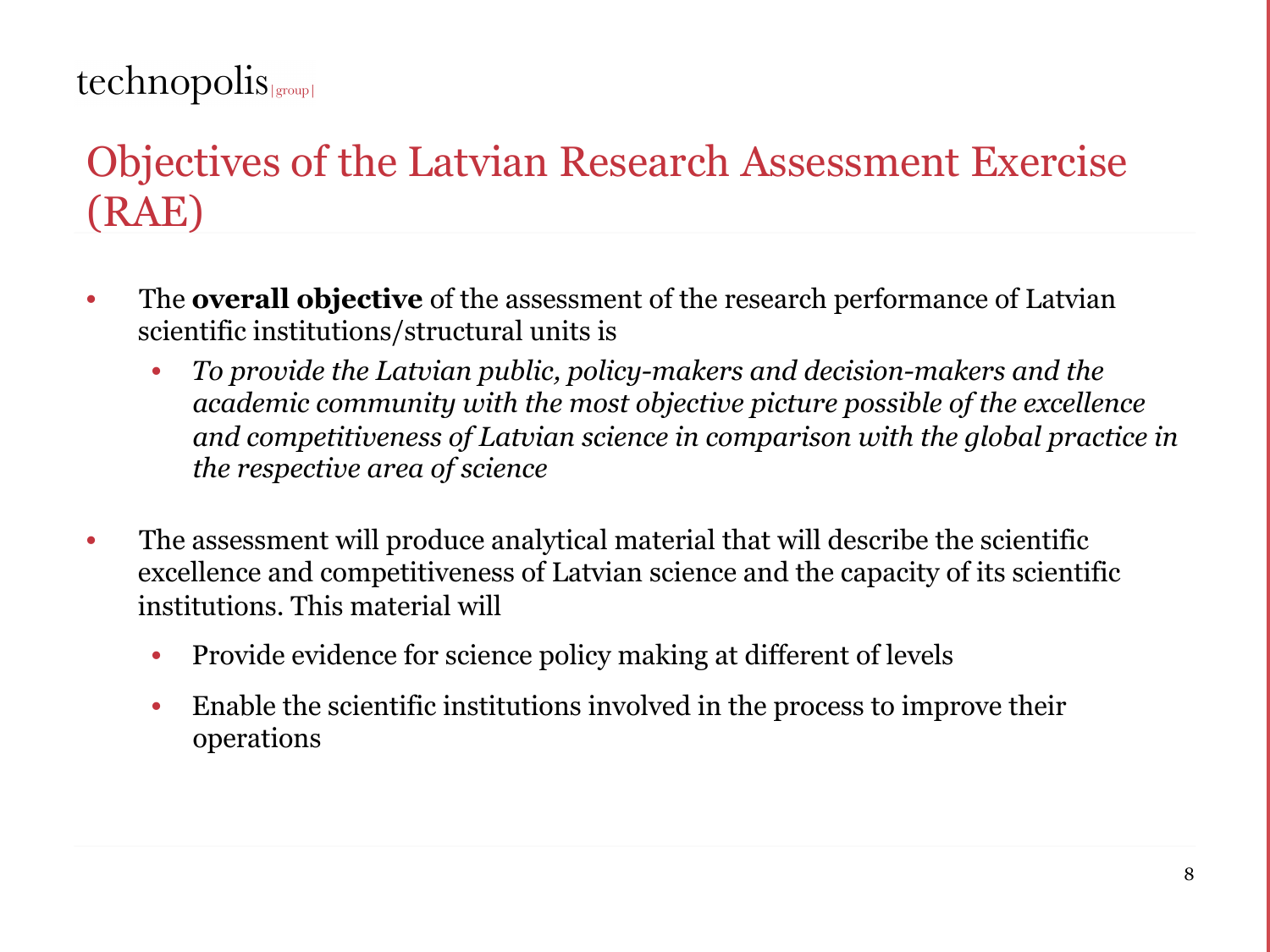### $technopolis_{\text{\tiny{[group]}}}$

## Expert Panels

| <b>Panel (full title)</b>                  | <b>Panel (abbreviation)</b> |
|--------------------------------------------|-----------------------------|
| Agriculture, Forestry & Veterinary Science | Panel A                     |
| Engineering & Computer Science             | Panel E                     |
| Humanities*                                | Panel H                     |
| Life Science & Medicine                    | Panel L                     |
| <b>Natural Sciences &amp; Mathematics</b>  | Panel M                     |
| Social Sciences*                           | Panel S                     |

\* Included a Latvian speaker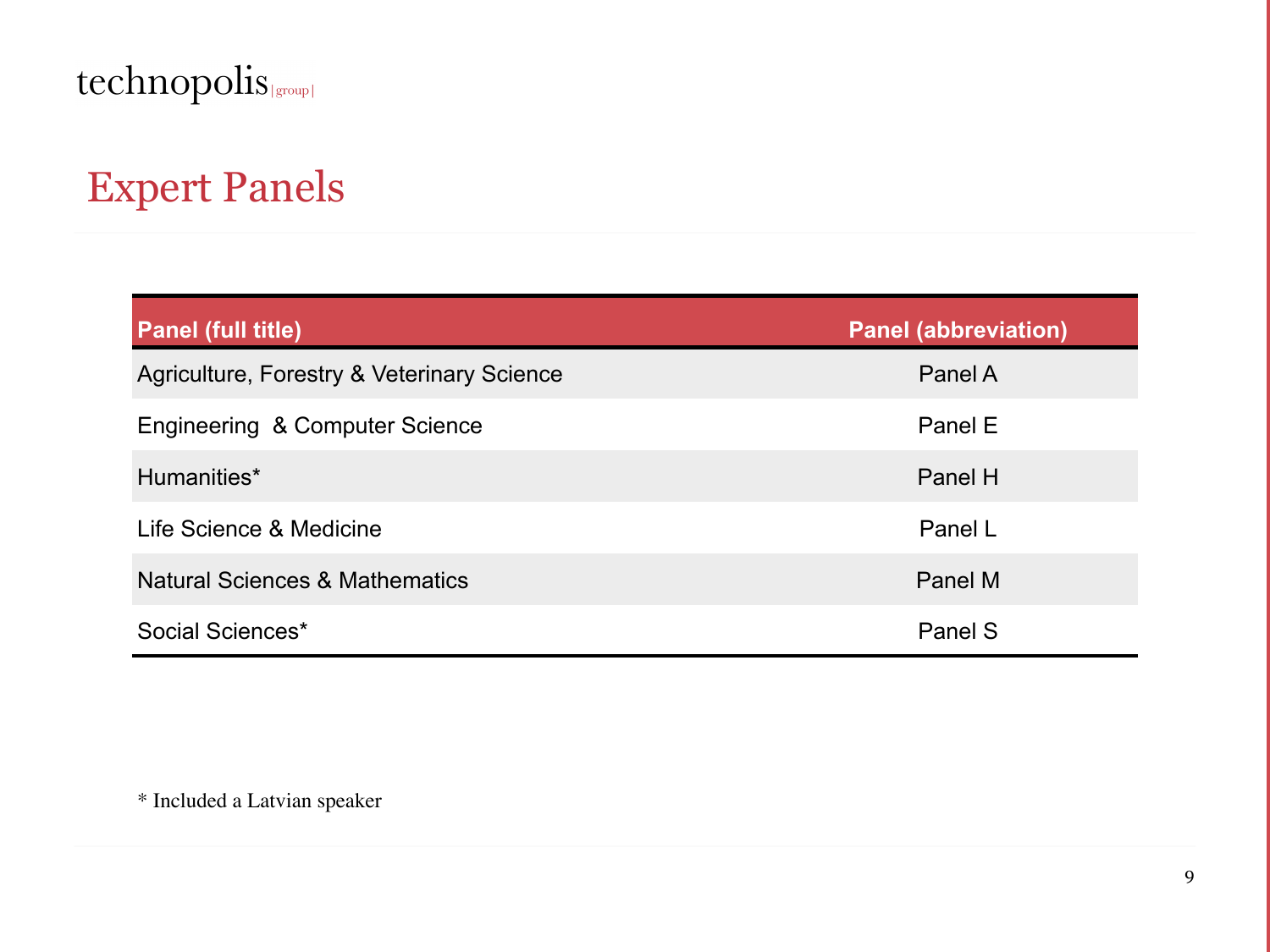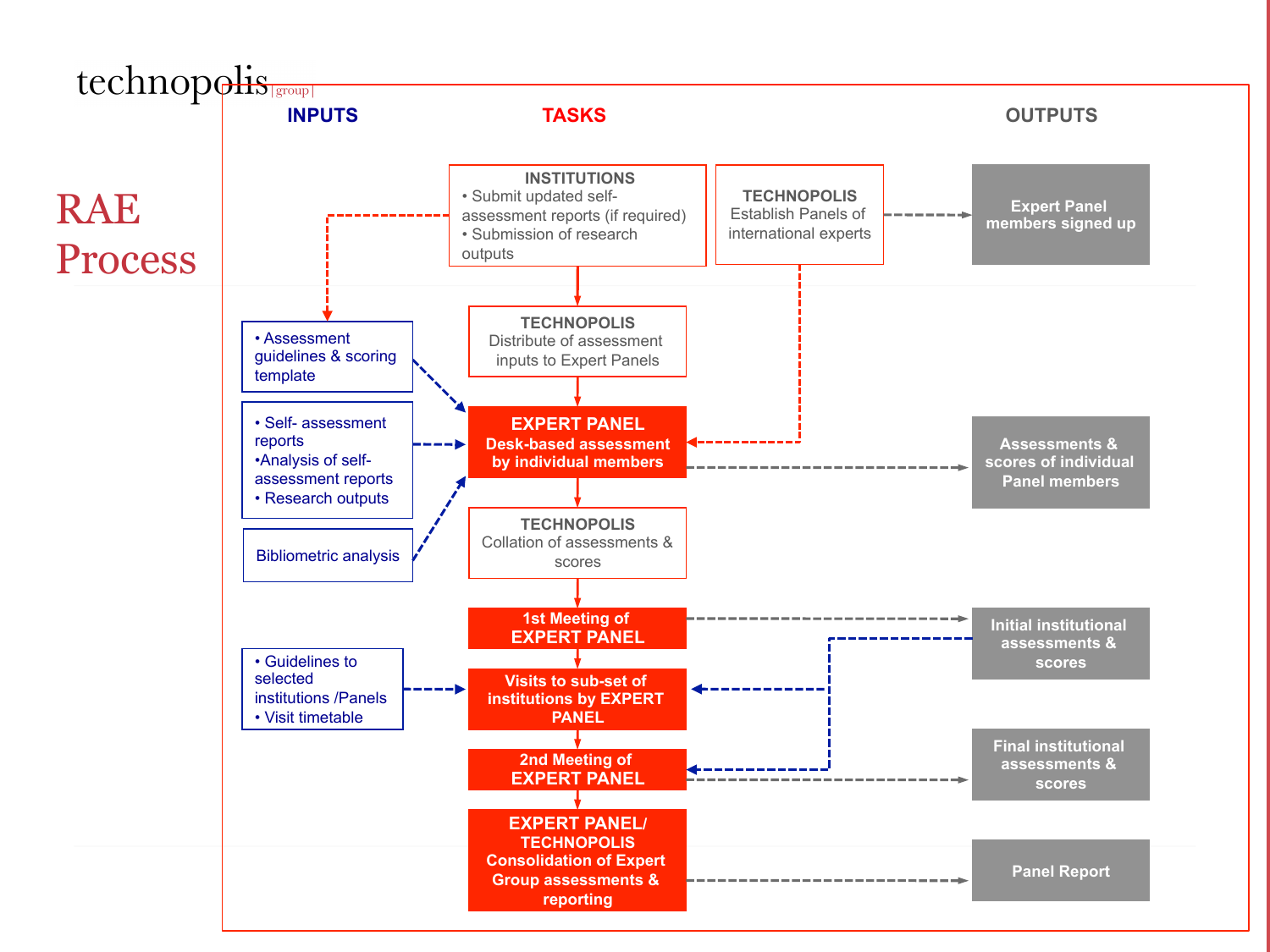## $technopolis_{|group|}$

## Panel report – institution level

Reports for each institution included

- **Overall score for Research Performance**  and explanatory text
- **Scores for each of the five sub-elements**, with explanatory text for each
- **Recommendations** for the future development of the institution in the context of their area of research and the national science and innovation system. This may include:
	- *The potential evolution of the research environment and infrastructure, including strategic management and operational issues, composition of research staff etc.*
	- *Opinions regarding the potential for collaboration with other institutions and for interdisciplinary research*

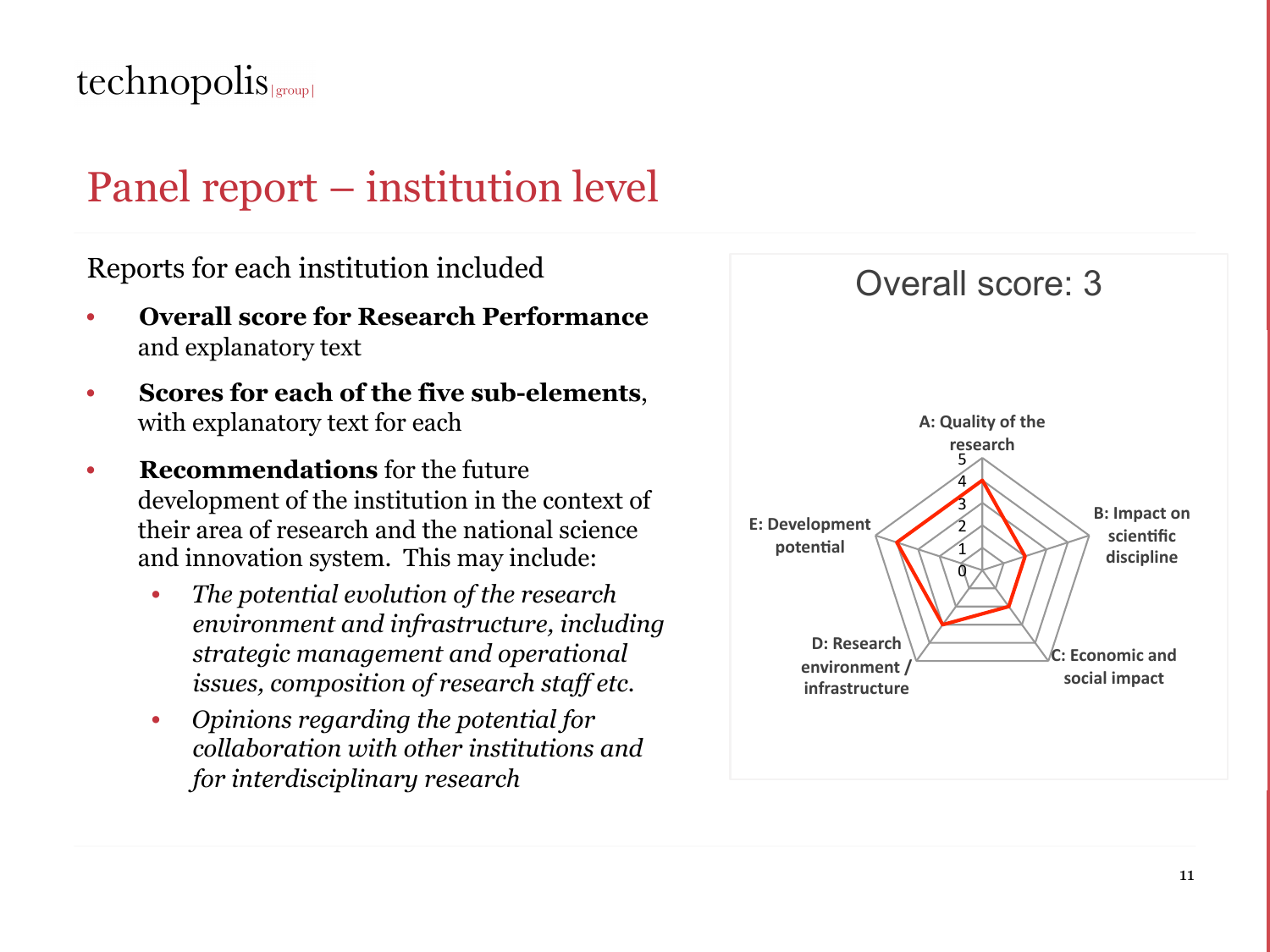## technopolis (group)

### Quality criteria: trying to map research against global standards

#### **A: QUALITY OF THE RESEARCH**

|              | <b>SCORE DEFINTION</b>                     | <b>Description</b>                                                                                                                                                                                                                                                                                                                                                                                  |
|--------------|--------------------------------------------|-----------------------------------------------------------------------------------------------------------------------------------------------------------------------------------------------------------------------------------------------------------------------------------------------------------------------------------------------------------------------------------------------------|
|              | Particular factors to take<br>into account | Pure and applied research shall be evaluated as being of equal significance                                                                                                                                                                                                                                                                                                                         |
| 5            | <b>Outstanding level of</b><br>research    | In terms of the quality, the research output of an institution is comparable with the best work in<br>the same area of research. The research possesses the requisite quality to meet highest<br>standard in terms of originality, significance and accuracy. Work at this level should be the<br>primary point of reference in the respective area                                                 |
| 4            | Very good level of<br>research             | Research by the institution possesses a very good standard of quality in terms of originality<br>and importance. Work at this level can arouse serious interest in the international academic<br>community, and international publishers or journals with the most rigorous standards of<br>publication (irrespective of the place or language of publication) could publish work of this<br>level. |
| 3            | Good level of<br>research                  | The importance of research by the institution is unquestionable in the experts' assessment.<br>Internationally recognized publishers or journals could publish work of this level.                                                                                                                                                                                                                  |
| $\mathbf{2}$ | <b>Adequate level of</b><br>research       | The international academic community deems the significance of the research by the institution<br>to be acceptable. Nationally recognized publishers or journals could publish work of this<br>level.                                                                                                                                                                                               |
| 1            | Poor level of<br>research                  | Research by the institution contains new scientific discoveries only sporadically. The profile<br>of the research by the institution is expressly national, i.e., the institution is not involved in<br>international debates of the scientific community. It focuses on introducing international research<br>trends in Latvia.<br>12                                                              |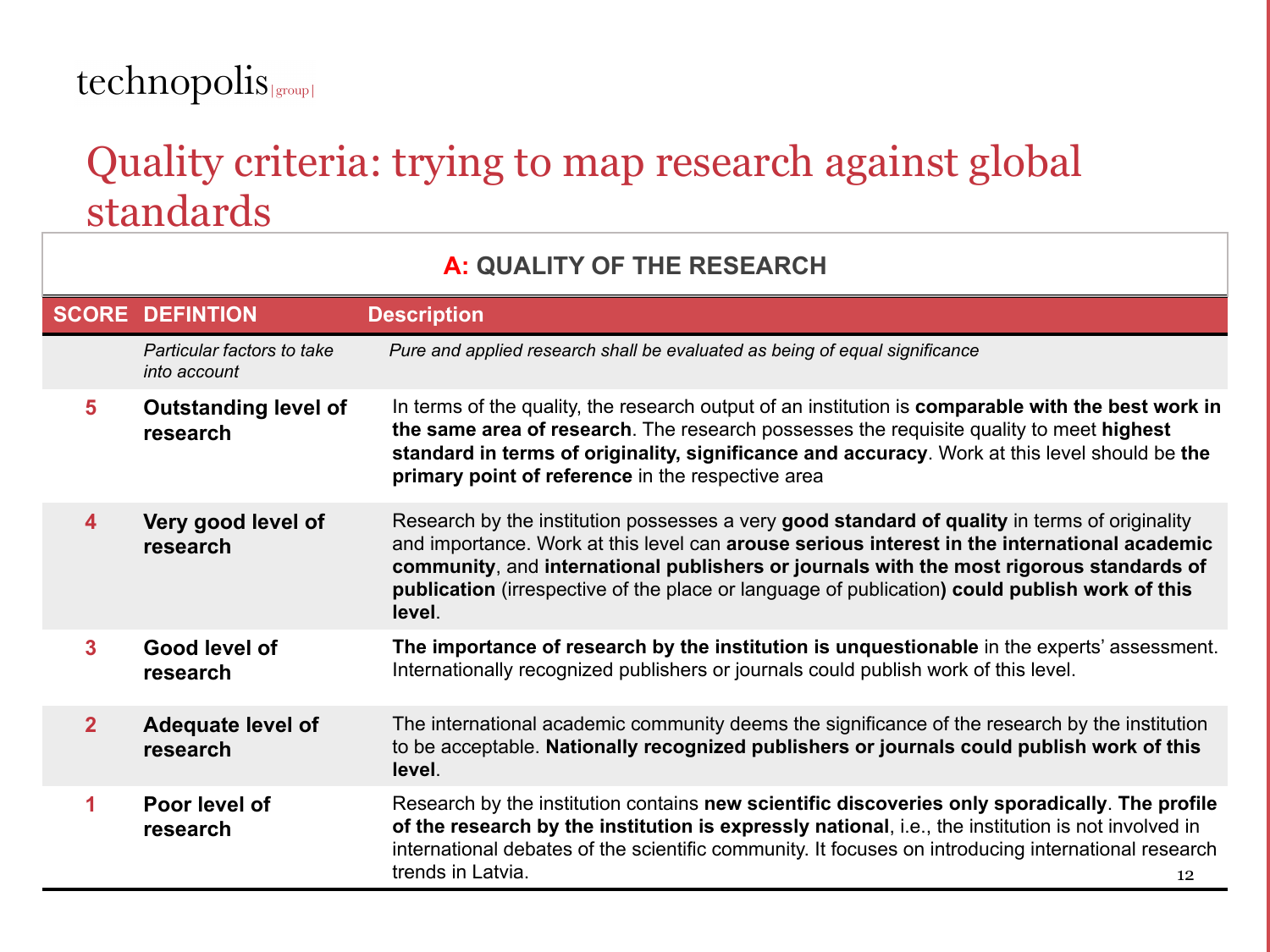#### technopolis

### Latvia: overall scores

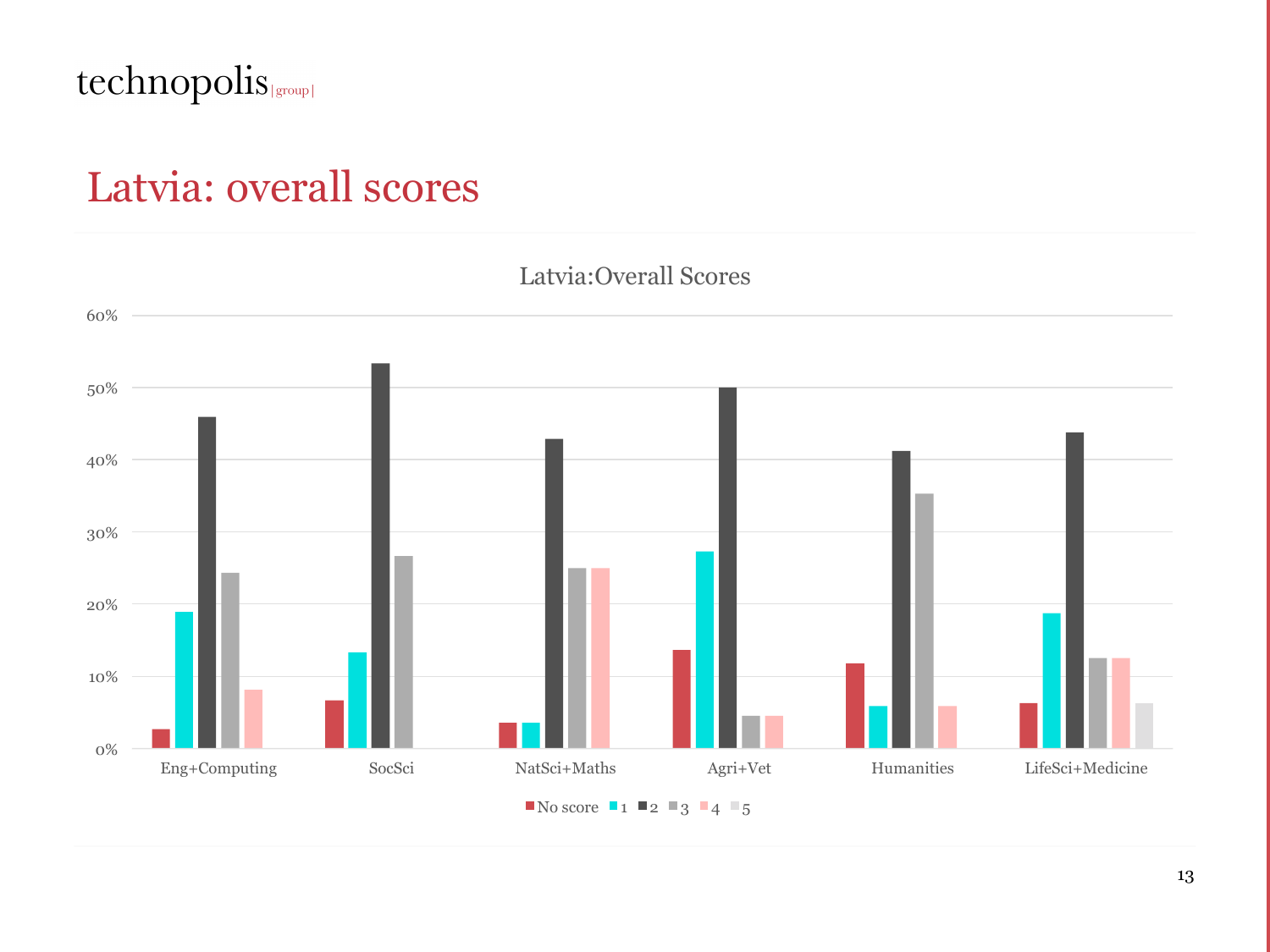#### technopolis (group)

### Latvia: Scientific quality scores

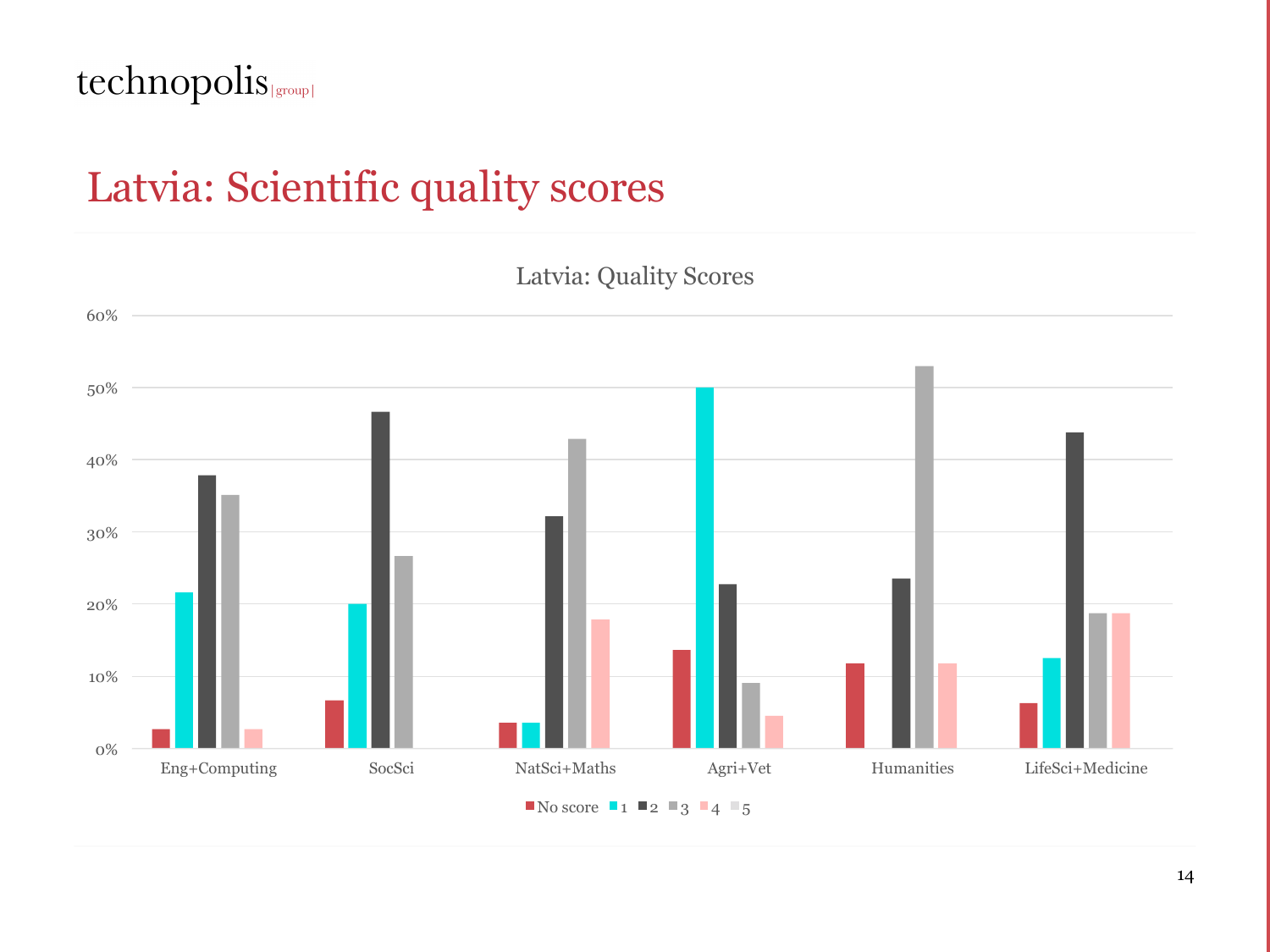#### technopolis (group)

## Latvia: impact scores



#### Latvia: Economic and Social Impact Scores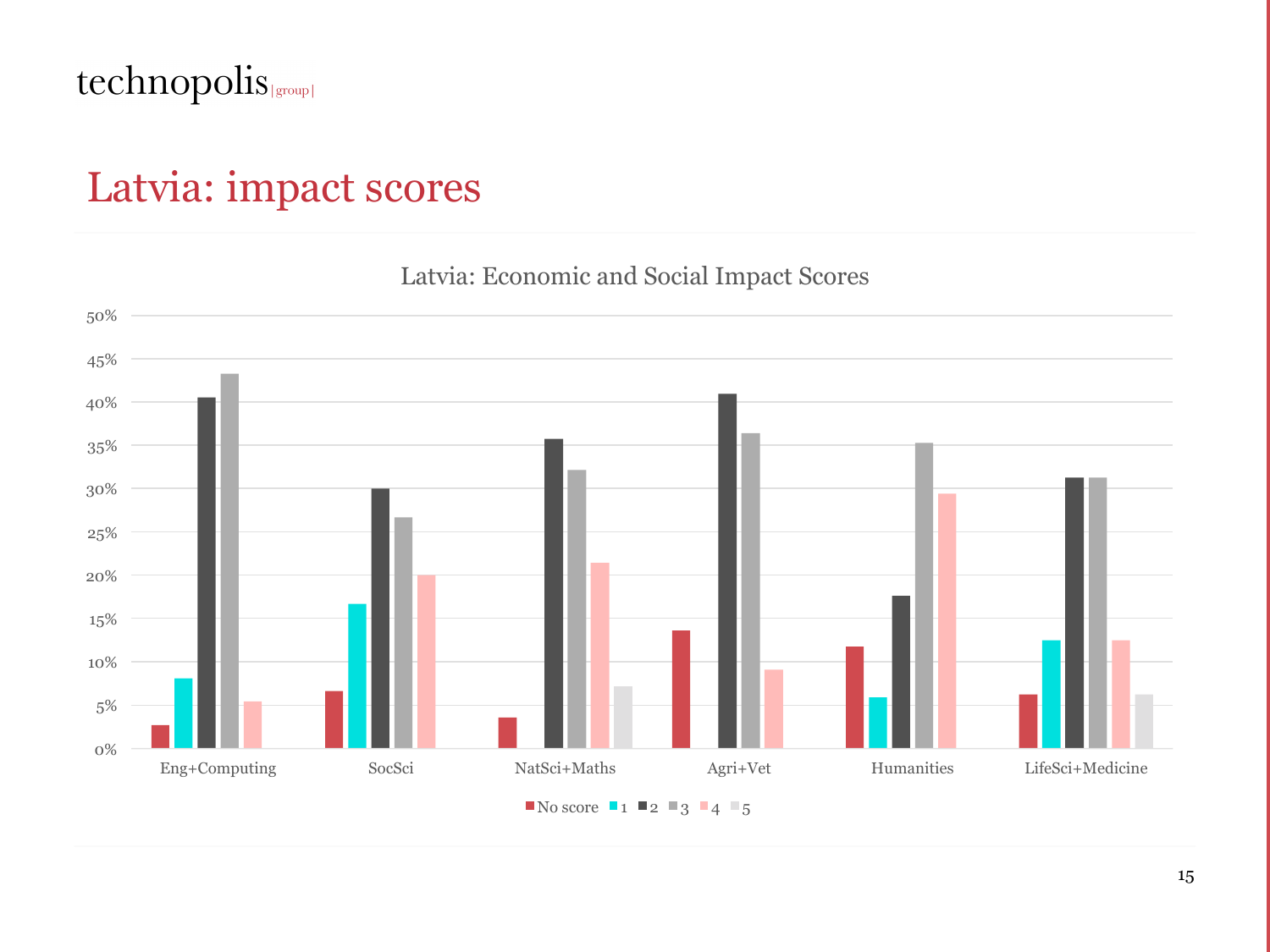## $technopolis_{\text{group}}$

## Norwegian SocSci institutes – evaluation dimensions (too many?)

- Relevance of the institute to its intended users
- Institute capability and quality of the research output
- Ability to recruit, retain and develop personnel
- Role of the institute in the Norwegian research structure
- Spatial reach of the institute's collaborations
- Social and economic impact of the institute's activities
- Quality and realism of the institute's strategy
- Appropriateness of framework conditions to the institute's mission
- Overall score and feedback to the institute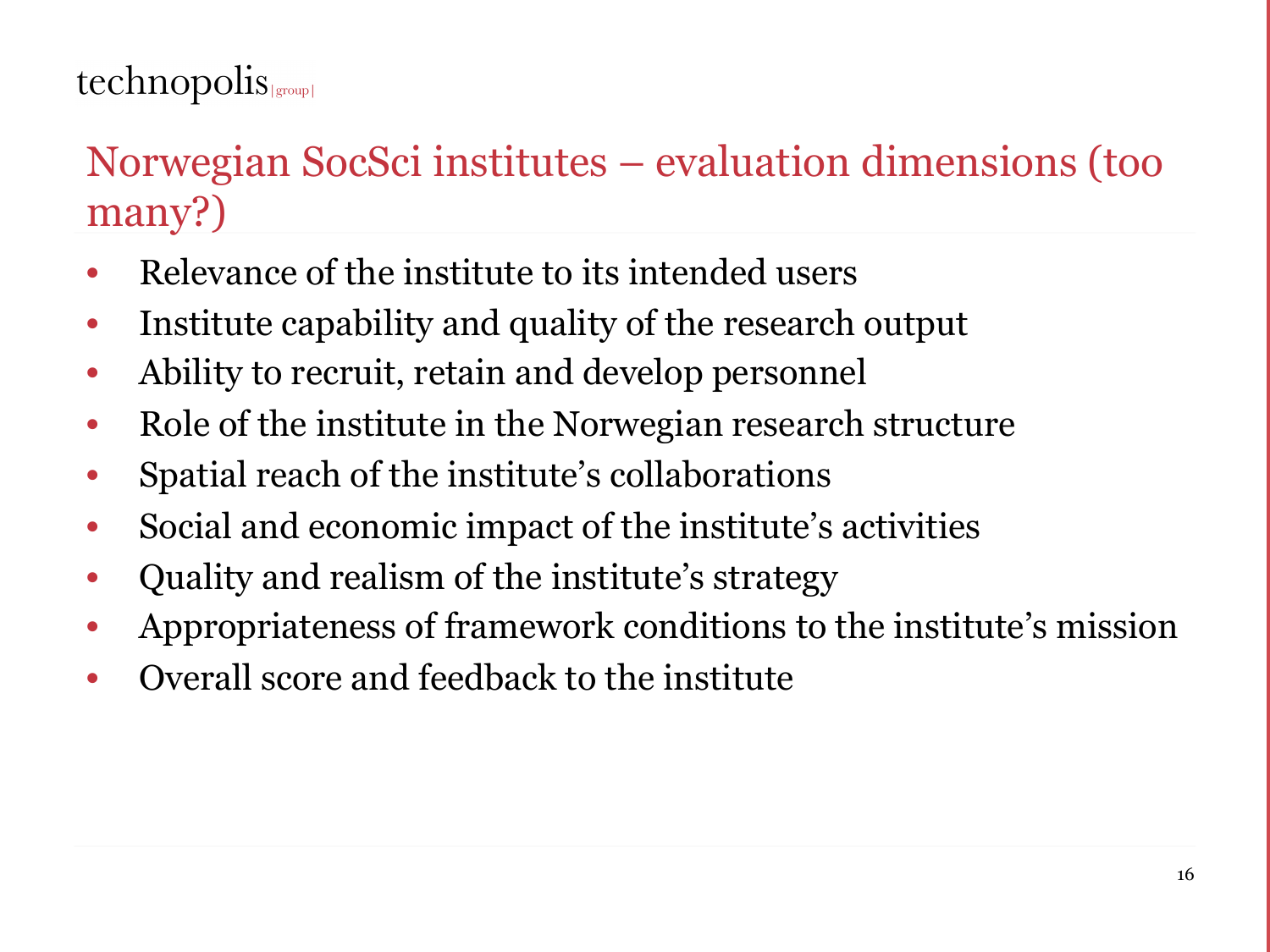# The quality scale

- $5 =$ Quality of an internationally leading standard, equal to the few best in the world
- $\bullet$  4 = Strong outputs, good enough to make the Institute visible and respected on the international scene, or equivalent to this level
- $3 = A$  good level nationally, though not necessarily likely to make the Institute more than occasionally visible outside Norway, or equivalent to this level
- $2 =$  Quality acceptable at the national or regional level, though not among the very best in Norway
- $1 =$  Unacceptably poor quality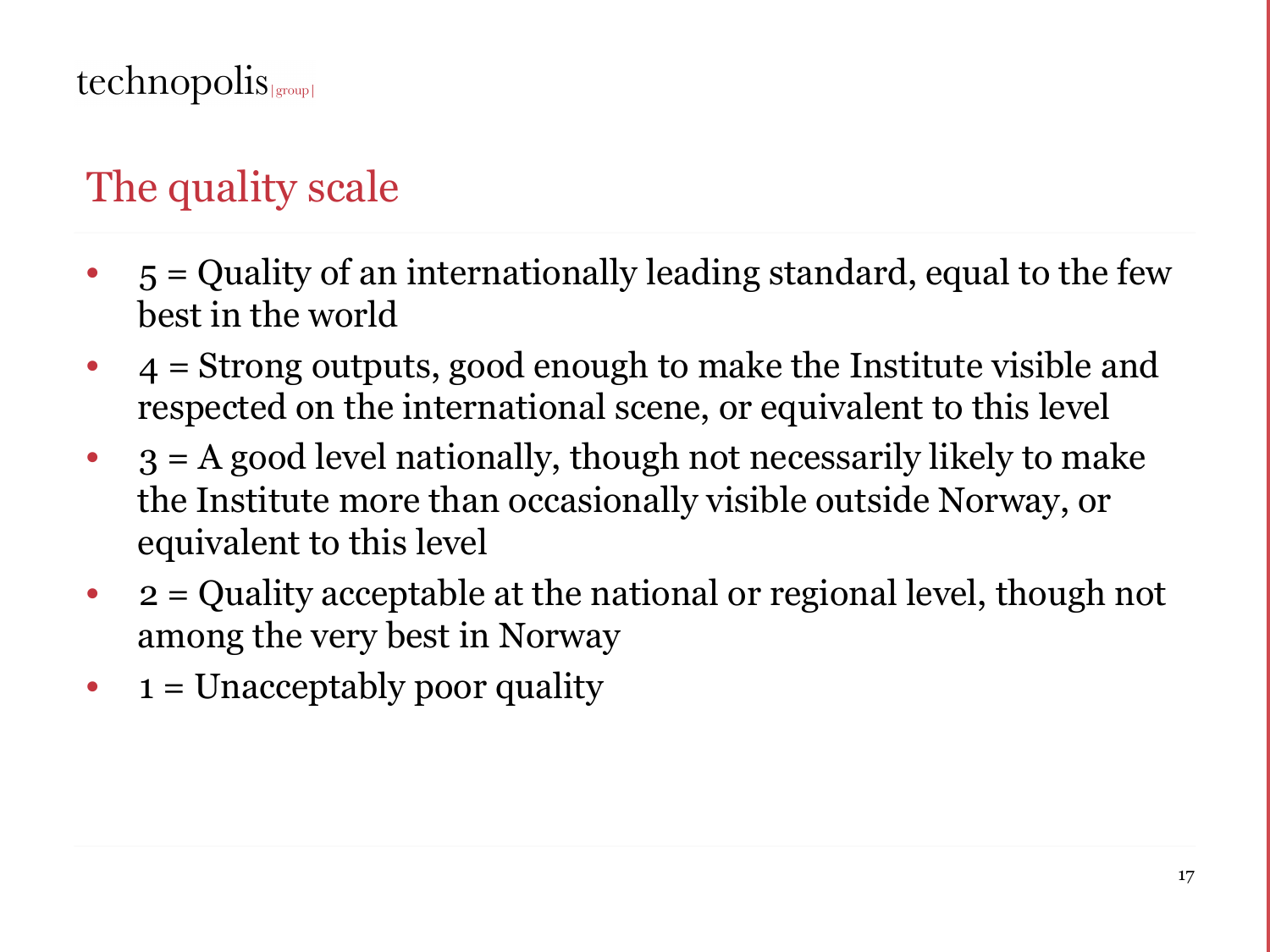## $technopolis_{|group|}$

## SocSci panels, some observations

- Reluctance to score and particularly to publish scores
- Reluctance to work within a pre-defined evaluation process, preferring to devise this themselves
- Skepticism about quantitative evidence (user surveys, bibliometrics) on methodological grounds
- Desire to go to first principles in defining 'quality' and 'impact'
- Uncertainty about how to assess impact
- Discomfort with the use of international standards to criterionreference scoring system – concern that this means a priori that 'international is good'
- Stress on the importance of reporting in the vernacular as well as English
- 'Two tribes': economists versus the rest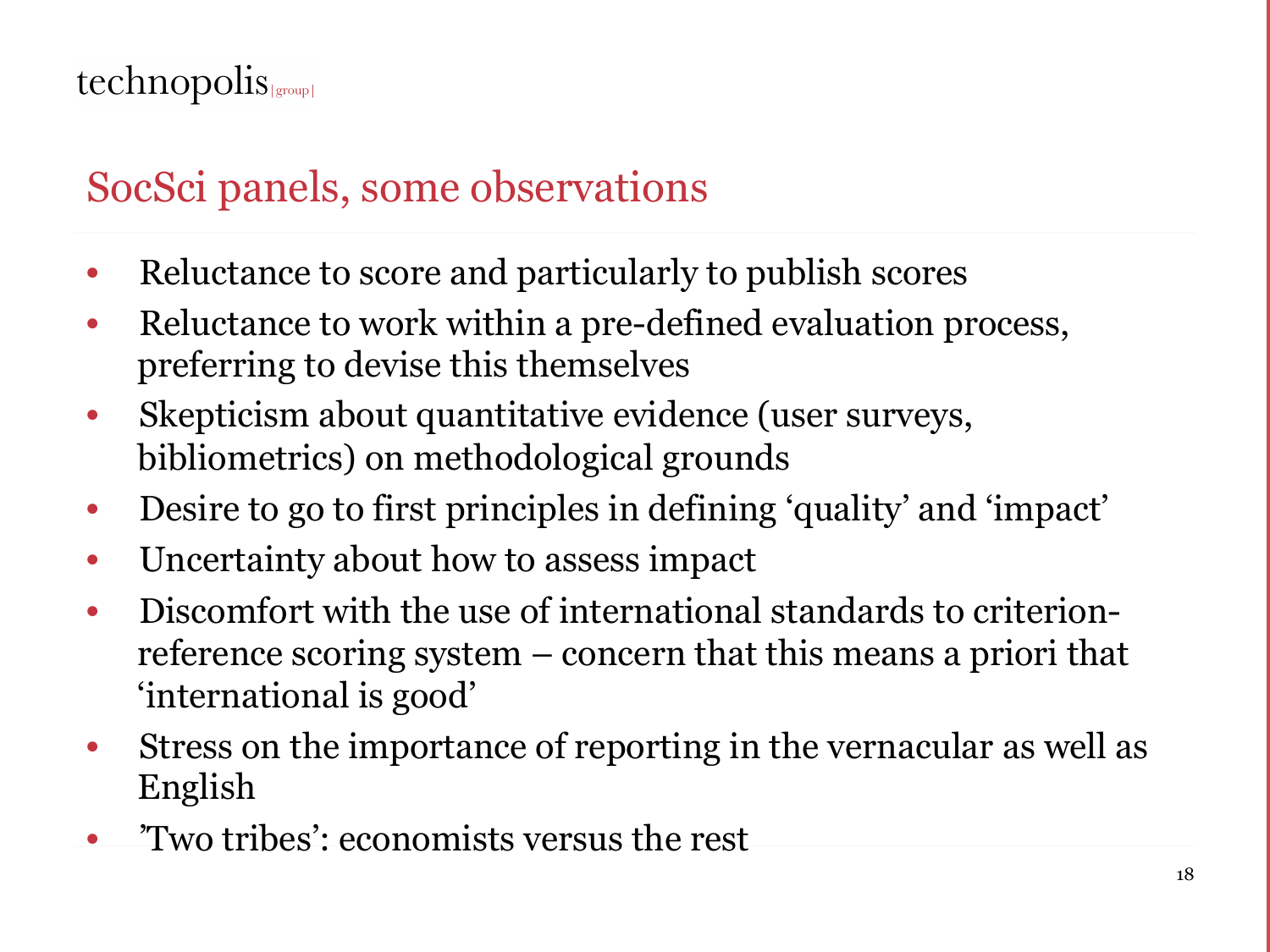## Humanities panels, some observations

- Varying degrees of acceptance of the imposed evaluation criteria and scoring systems
- Caution with scoring and reluctance to publish scores
- Disagreement about the use of an internationally criterionreferenced scale, occasionally leading to 'civil disobedience'
- Caution in use of publication indicators (eg Norwegian Publication Indicator scores as well as WoS, Scopus), in some cases partly based on unfamiliarity
- Two camps in regard to assessing the use of English vs the vernacular
- Uncertainty about how to assess impact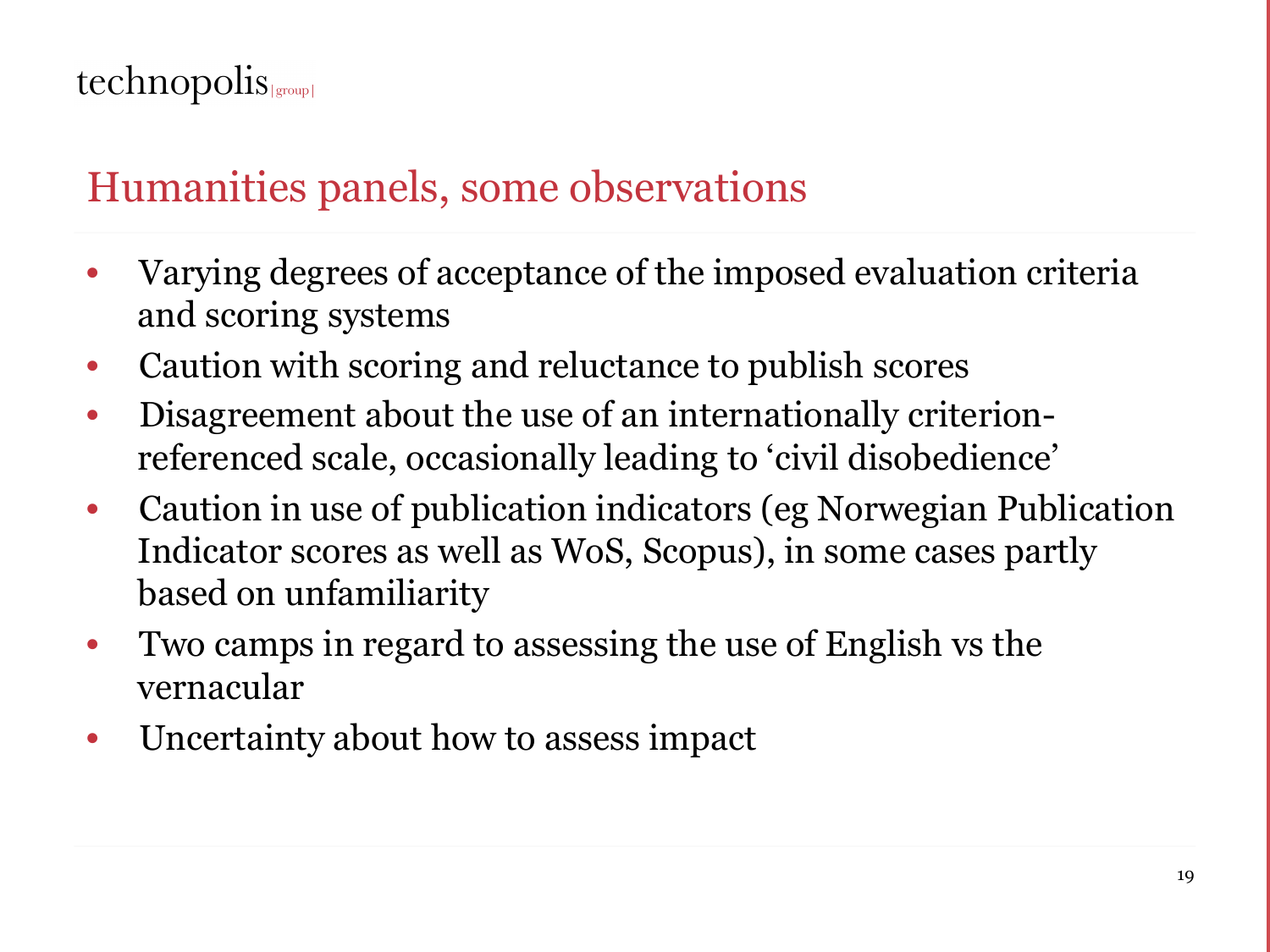# Interpretation

- Notion of 'quality' is contested but insufficiently defined within the discipline groups evaluated always to establish consensus
- 'Impact' a partly unfamiliar concept hard to conceptualise or to compare across units of analysis
- Uncertainties compounded by evaluees' inexperience with being evaluated and with central evaluation concepts
- Implicit objections to evaluation per se, as an interference with academic freedom
- Willingness to use a defined evaluation and scoring system depends in part upon the employment/power relationship between the research funder and the panelists
- Early stage of developing 'evaluation culture'  $-$  is this where S&T was 30 years ago?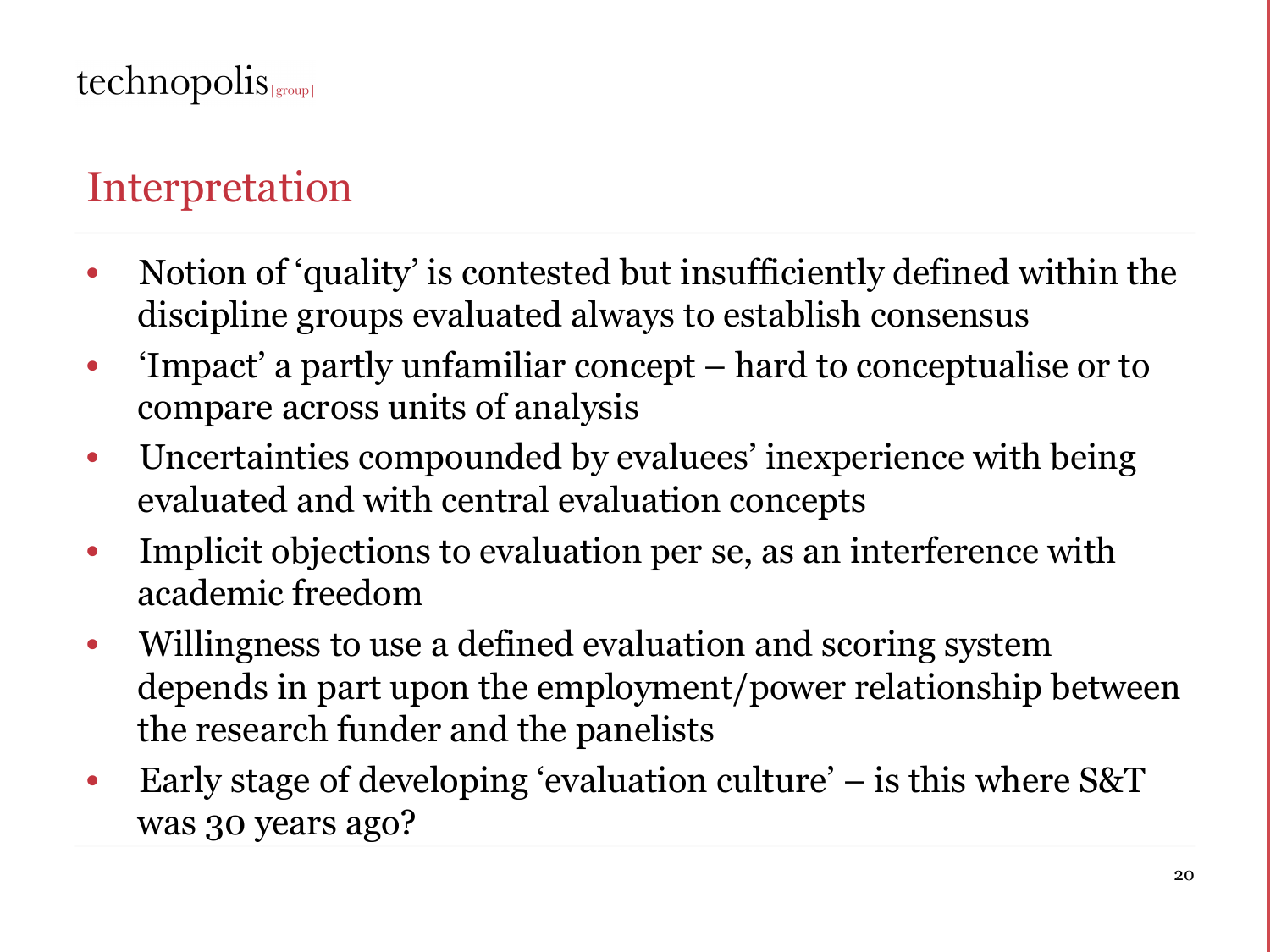#### technopolis(group)

## Observer effects: RAE/REF submission patterns by disciplinary groups